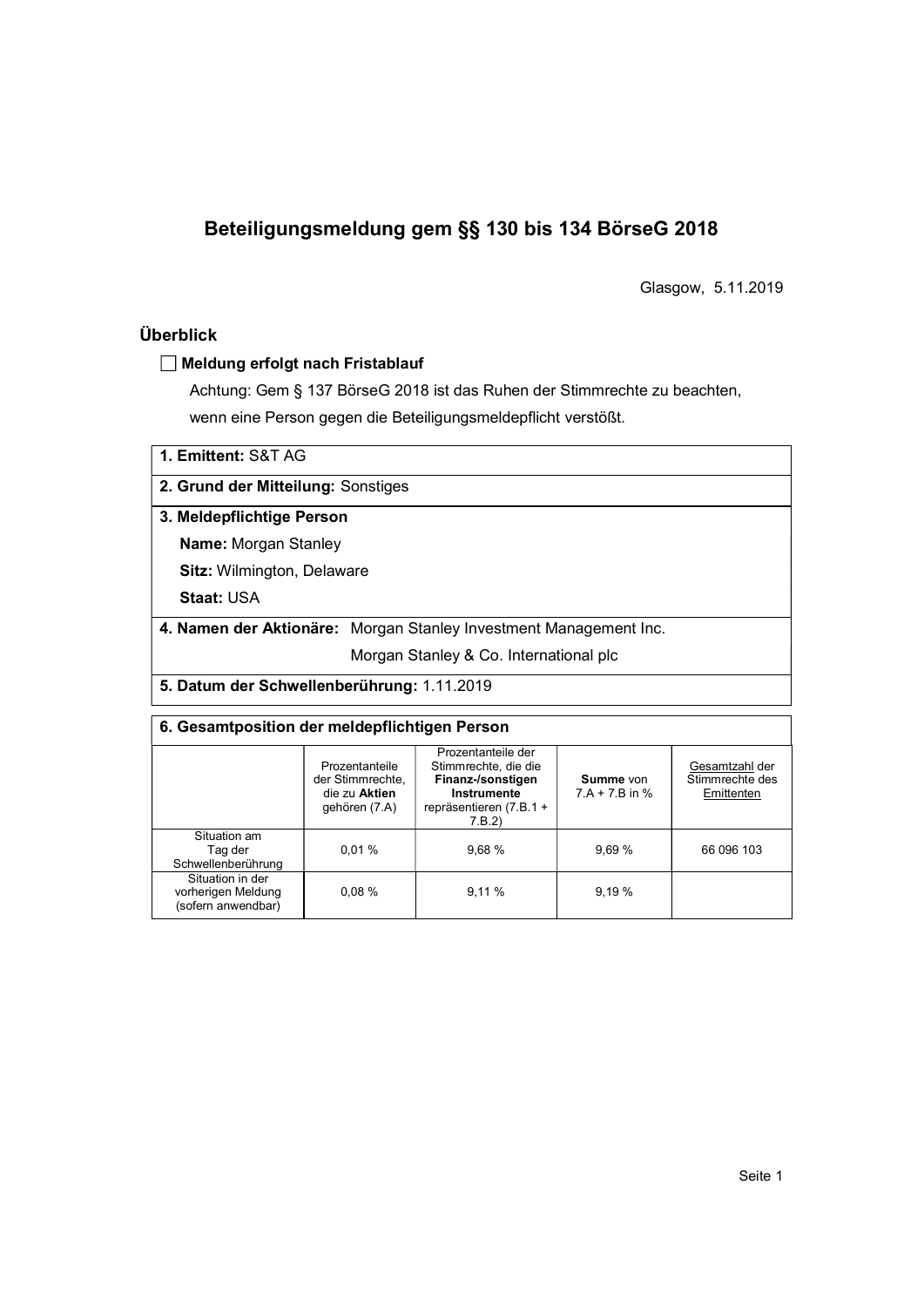# Details

l,

# 7. Details über die gehaltenen Instrumente am Tag der Berührung der Schwelle:

|                 | A: Stimmrechte, die zu Aktien gehören        |                                         |                                       |                                         |  |
|-----------------|----------------------------------------------|-----------------------------------------|---------------------------------------|-----------------------------------------|--|
|                 |                                              | Anzahl der Stimmrechte                  | Prozentanteil der Stimmrechte         |                                         |  |
| ISIN der Aktien | <b>Direkt</b><br>$(S$ 130 Börse $G$<br>2018) | Indirekt<br>$(S$ 133 Börse $G$<br>2018) | Direkt<br>$(S$ 130 Börse $G$<br>2018) | Indirekt<br>$(S$ 133 Börse $G$<br>2018) |  |
| AT0000A0E9W5    |                                              | 3956                                    |                                       | 0.01%                                   |  |
| Subsumme A      |                                              | 3956                                    | 0.01%                                 |                                         |  |

| B 1: Finanzinstrumente / sonstige Instrumente gem § 131 Abs 1 Z 1 BörseG 2018 |              |                |                                                         |                                  |  |  |
|-------------------------------------------------------------------------------|--------------|----------------|---------------------------------------------------------|----------------------------------|--|--|
| Art des Instruments                                                           | Verfalldatum | Ausübungsfrist | Anzahl der Stimmrechte<br>die erworben werden<br>können | Prozentanteil der<br>Stimmrechte |  |  |
| Right of recall over<br>securities lending<br>agreements                      | at any time  | at any time    | 4 5 5 4 2 3 7                                           | 6.89%                            |  |  |
|                                                                               |              | Subsumme B.1   | 4 554 237                                               | 6.89%                            |  |  |

| B 2: Finanzinstrumente / sonstige Instrumente gem § 131 Abs 1 Z 2 BörseG 2018 |                                     |                |                                    |                           |                                     |  |  |
|-------------------------------------------------------------------------------|-------------------------------------|----------------|------------------------------------|---------------------------|-------------------------------------|--|--|
| Art des<br>Instruments                                                        | Verfalldatum                        | Ausübungsfrist | Physisches oder<br>Cash Settlement | Anzahl der<br>Stimmrechte | Prozentanteil<br>der<br>Stimmrechte |  |  |
| <b>Equity Swap</b>                                                            | From<br>07.01.2020 to<br>21.10.2021 | at any time    | Cash                               | 1843565                   | 2,79 %                              |  |  |
| <b>Retail Structured</b><br>Product                                           | From<br>19.06.2067 to<br>24.09.2068 | at any time    | Cash                               | 50                        | 0,00%                               |  |  |
|                                                                               |                                     |                | Subsumme B.2                       | 1843615                   | 2,79 %                              |  |  |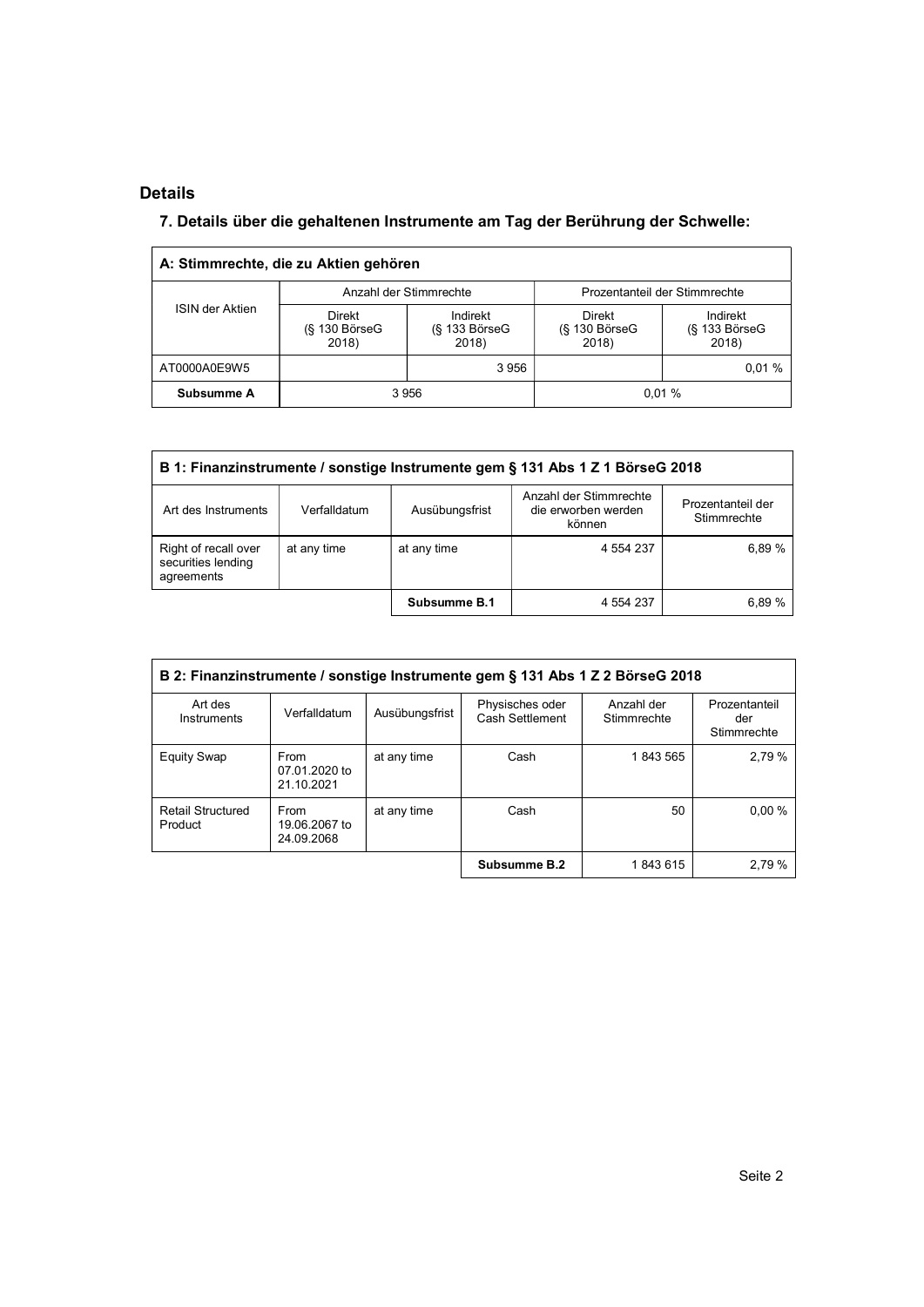#### 8. Information in Bezug auf die meldepflichtige Person:

 Die meldepflichtige Person (Punkt 3) wird nicht von einer natürlichen/juristischen Person kontrolliert und kontrolliert auch keine andere Person, die direkt oder indirekt Instrumente am Emittenten hält.

 $\boxtimes$  Volle Kette der kontrollierten Unternehmen, über die die Stimmrechte und/oder Finanz-/sonstigen Instrumente gehalten werden, beginnend mit der obersten kontrollierenden natürlichen oder juristischen Person:

| Ziffer         | <b>Name</b>                                             | Direkt kontrolliert<br>durch Ziffer | Direkt gehaltene<br>Stimmrechte in<br>Aktien $(\%)$ | Direkt gehaltene<br>Finanz-<br>/sonstige<br>Instrumente (%) | Total von beiden<br>(% ) |
|----------------|---------------------------------------------------------|-------------------------------------|-----------------------------------------------------|-------------------------------------------------------------|--------------------------|
| 1              | Morgan Stanley                                          |                                     |                                                     |                                                             |                          |
| $\sqrt{2}$     | Morgan Stanley<br>Capital<br>Management,<br><b>LLC</b>  | 1                                   |                                                     |                                                             |                          |
| $\mathsf 3$    | Morgan Stanley<br>Domestic<br>Holdings, Inc.            | $\overline{2}$                      |                                                     |                                                             |                          |
| $\overline{4}$ | <b>Morgan Stanley</b><br>& Co. LLC                      | 3                                   | 0.00%                                               | 3,41%                                                       | 3,41%                    |
| 5              | <b>Morgan Stanley</b><br>Investment<br>Management Inc   | $\overline{2}$                      | 0.00%                                               | 0,00%                                                       | 0,00%                    |
| 6              | Morgan Stanley<br><b>Capital Services</b><br><b>LLC</b> | 3                                   | 0,00 %                                              | 0,94 %                                                      | 0,94 %                   |
| $\overline{7}$ | Morgan Stanley<br>International<br>Holdings Inc         | $\mathbf{1}$                        |                                                     |                                                             |                          |
| 8              | Morgan Stanley<br>International<br>Limited              | 7                                   |                                                     |                                                             |                          |
| 9              | Morgan Stanley<br>Investments<br>(UK)                   | 8                                   |                                                     |                                                             |                          |
| 10             | Morgan Stanley<br>& Co.<br>International plc            | 9                                   | 0,00%                                               | 4,15%                                                       | 4,15%                    |
| 11             | Morgan Stanley<br>Europe Holding<br><b>SE</b>           | 8                                   |                                                     |                                                             |                          |
| 12             | Morgan Stanley<br>Europe SE                             | 11                                  | 0.00%                                               | 1,17 %                                                      | 1,17 %                   |
|                |                                                         |                                     |                                                     |                                                             |                          |

#### 9. Im Falle von Stimmrechtsvollmacht

Datum der Hauptversammlung: -

Stimmrechtsanteil nach der Hauptversammlung: - entspricht - Stimmrechten

## 10. Sonstige Kommentare:

Voluntary group notification with threshold triggered at subsidiary level.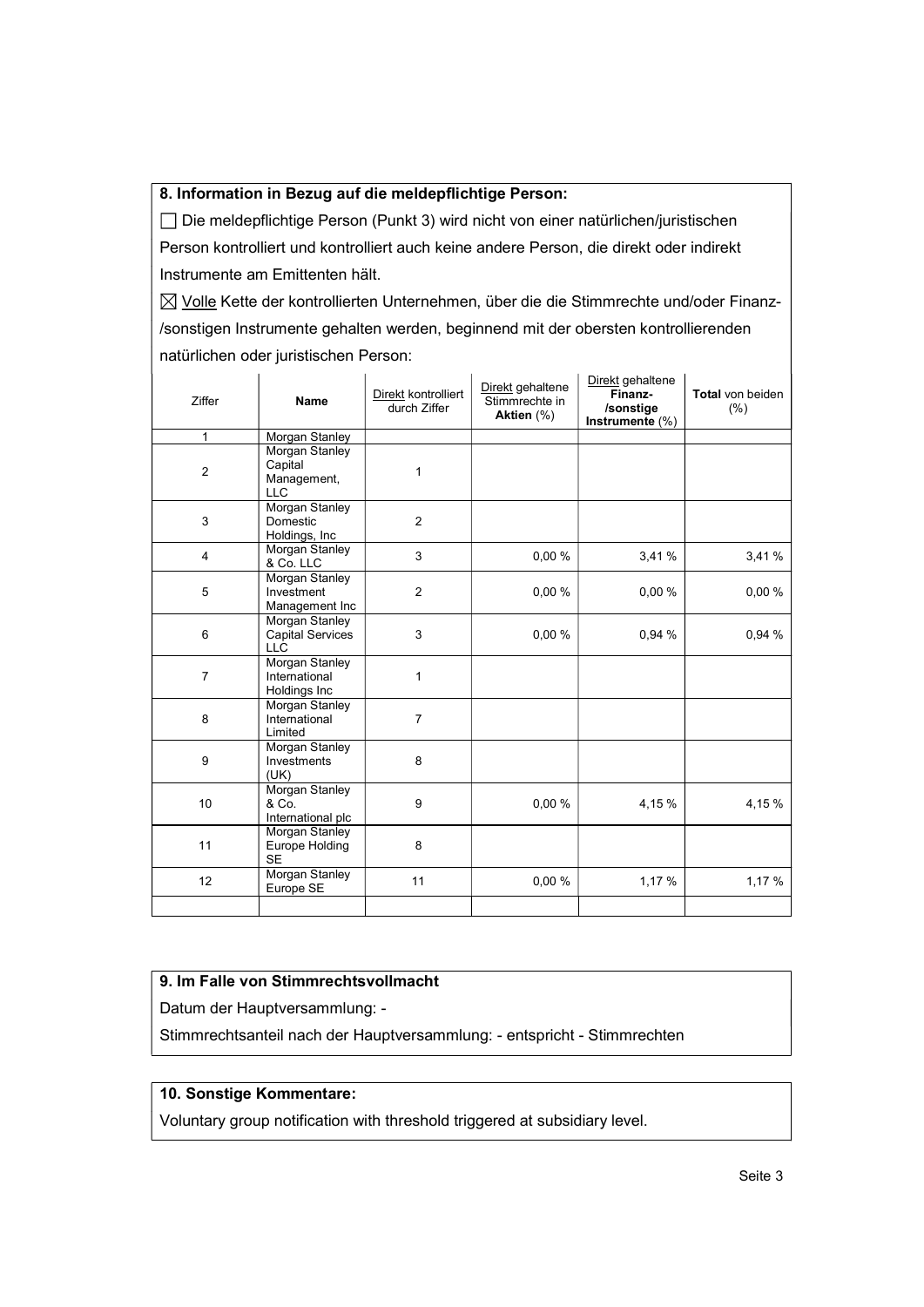Glasgow am 5.11.2019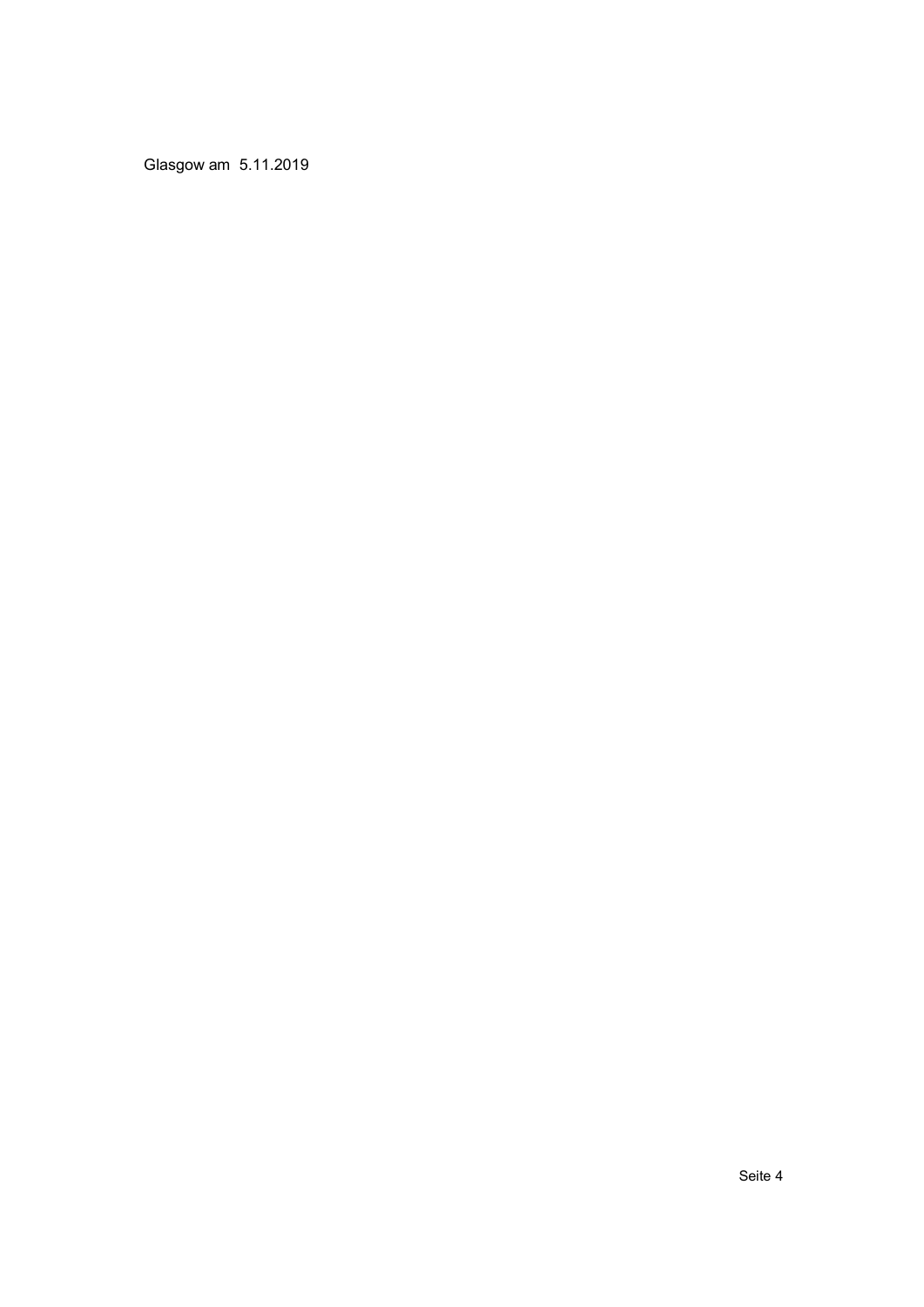# Major holdings notification pursuant to Sec. 130 to 134 BörseG 2018

Glasgow, 5.11.2019

#### **Overview**

#### $\Box$  Notification made after deadline

Caution: In case of violations of major holdings notification rules, please pay attention to Section 137 BörseG 2018 (Suspension of voting rights)

1. Issuer: S&T AG

2. Reason for the notification: Other

#### 3. Person subject to notification obligation

Name: Morgan Stanley

City: Wilmington, Delaware

Country: USA

## 4. Name of shareholder(s): Morgan Stanley Investment Management Inc.

Morgan Stanley & Co. International plc

## 5. Date on which the threshold was crossed or reached: 1.11.2019

## 6. Total positions

|                                                                                | % of voting rights<br>attached to<br>shares $(7.A)$ | % of voting rights<br>through<br>financial/other<br>instruments $(7.B.1 +$<br>7.B.2) | <b>Total</b> of both in %<br>$(7.A + 7.B)$ | Total number of<br>voting rights of<br>issuer |
|--------------------------------------------------------------------------------|-----------------------------------------------------|--------------------------------------------------------------------------------------|--------------------------------------------|-----------------------------------------------|
| Resulting situation on the<br>date on which threshold<br>was crossed / reached | 0.01%                                               | 9.68%                                                                                | 9.69%                                      | 66 096 103                                    |
| Position of previous<br>notification (if applicable)                           | 0.08%                                               | 9.11%                                                                                | 9.19%                                      |                                               |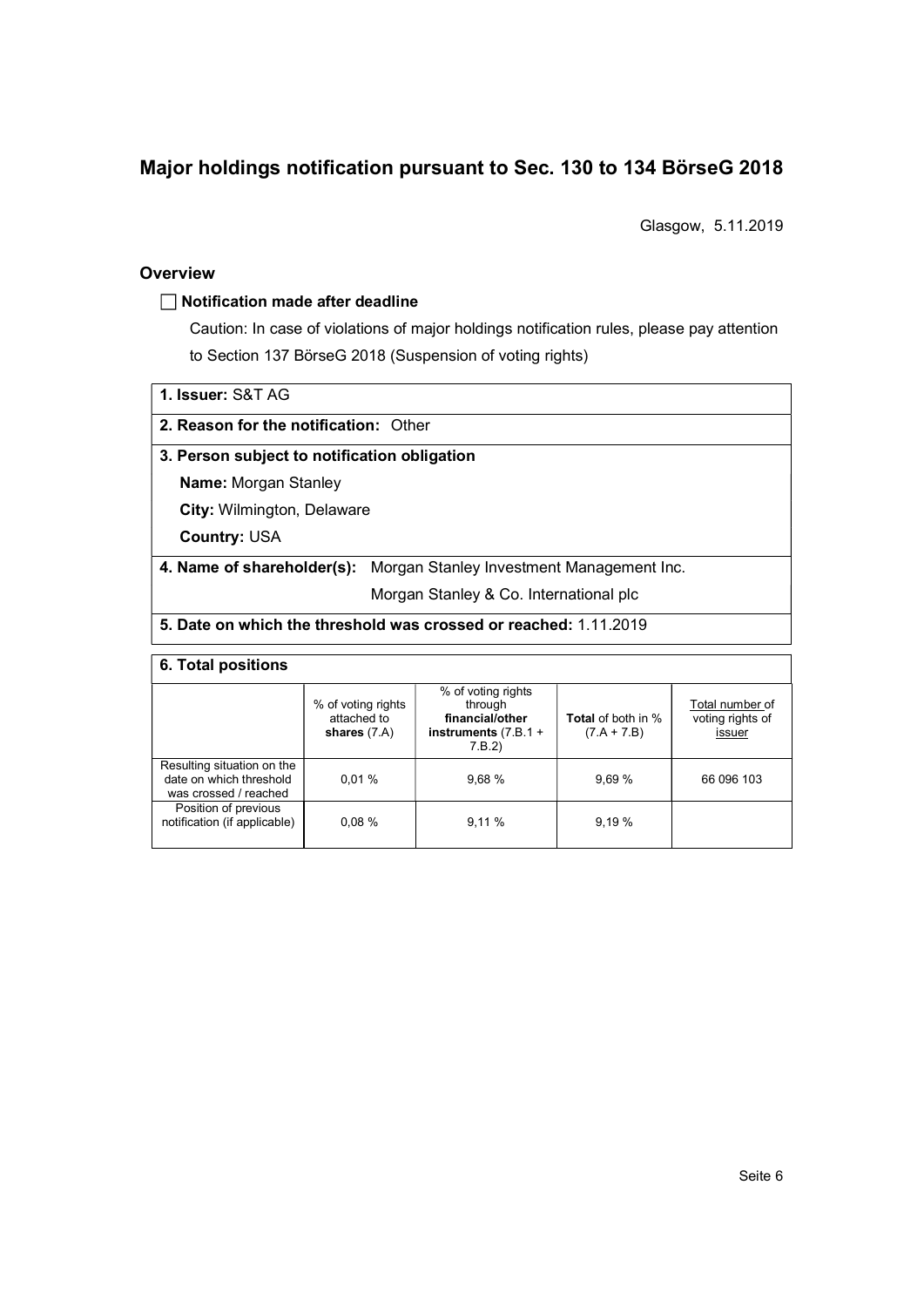# Details

# 7. Notified details of the resulting situation:

| A: Voting rights attached to shares |                                           |                                      |                                    |                                      |  |
|-------------------------------------|-------------------------------------------|--------------------------------------|------------------------------------|--------------------------------------|--|
|                                     |                                           | Number of voting rights              | % of voting rights                 |                                      |  |
| <b>ISIN Code</b>                    | <b>Direct</b><br>(Sec 130 BörseG<br>2018) | Indirect<br>(Sec 133 BörseG<br>2018) | Direct<br>(Sec 130 BörseG<br>2018) | Indirect<br>(Sec 133 BörseG<br>2018) |  |
| AT0000A0E9W5                        |                                           | 3956                                 |                                    | 0.01%                                |  |
| <b>SUBTOTAL A</b>                   | 3 9 5 6                                   |                                      | 0.01%                              |                                      |  |

| B 1: Financial / Other Instruments pursuant to Sec. 131 para. 1 No. 1 BörseG 2018 |                        |                        |                                                                                      |                    |  |  |  |
|-----------------------------------------------------------------------------------|------------------------|------------------------|--------------------------------------------------------------------------------------|--------------------|--|--|--|
| Type of instrument                                                                | <b>Expiration Date</b> | <b>Exercise Period</b> | Number of voting<br>rights that may be<br>acquired if the<br>instrument is exercised | % of voting rights |  |  |  |
| Right of recall over<br>securities lending<br>agreements                          | at any time            | at any time            | 4 554 237                                                                            | 6.89%              |  |  |  |
|                                                                                   |                        | <b>SUBTOTAL B.1</b>    | 4 554 237                                                                            | 6,89 %             |  |  |  |

| B 2: Financial / Other Instruments pursuant to Sec. 131 para. 1 No. 2 BörseG 2018 |                                     |                    |                               |                            |                       |  |  |
|-----------------------------------------------------------------------------------|-------------------------------------|--------------------|-------------------------------|----------------------------|-----------------------|--|--|
| Type of instrument                                                                | Expiration<br>Date                  | Exercise<br>Period | Physical /<br>Cash Settlement | Number of<br>voting rights | % of voting<br>rights |  |  |
| <b>Equity Swap</b>                                                                | From<br>07.01.2020 to<br>21.10.2021 | at any time        | Cash                          | 1843565                    | 2.79%                 |  |  |
| <b>Retail Structured</b><br>Product                                               | From<br>19.06.2067 to<br>24.09.2068 | at any time        | Cash                          | 50                         | $0.00\%$              |  |  |
|                                                                                   |                                     |                    | <b>SUBTOTAL B.2</b>           | 1843615                    | 2,79 %                |  |  |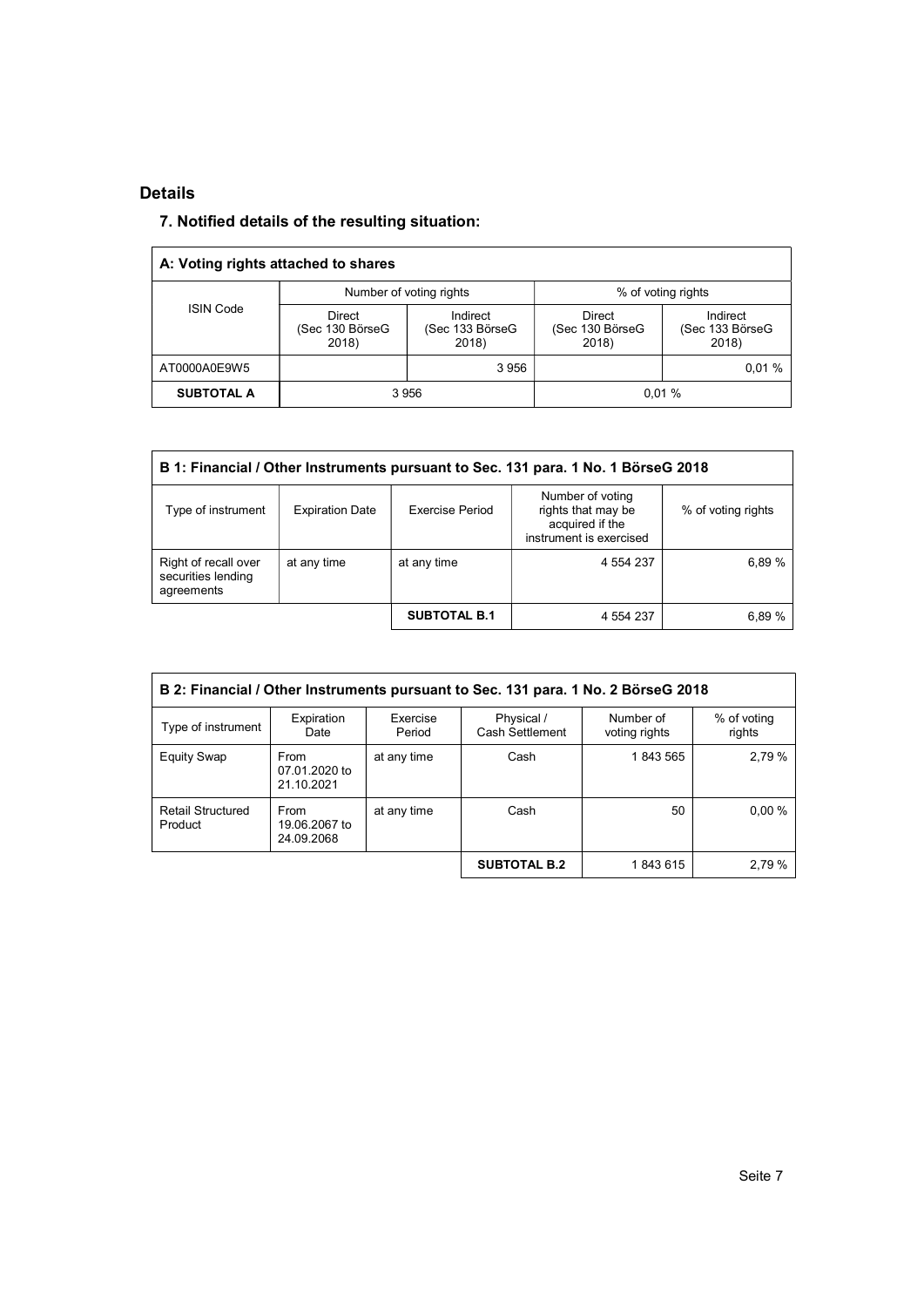#### 8. Information in relation to the person subject to the notification obligation:

 $\Box$  Person subject to the notification obligation is not controlled by any natural person or legal entity and does not control any other undertaking(s) holding directly or indirectly an interest in the (underlying) issuer.

 $\boxtimes$  Full chain of controlled undertakings through which the voting rights and/or the financial/other instruments are effectively held starting with the ultimate controlling natural person or legal entity:

| No.              | <b>Name</b>                                             | Directly<br>controlled by No. | Shares held<br>$\frac{directly}{\sqrt{ }}$ (%) | <b>Financial/other</b><br><b>instruments</b><br>held directly (%) | Total of both<br>(% ) |
|------------------|---------------------------------------------------------|-------------------------------|------------------------------------------------|-------------------------------------------------------------------|-----------------------|
| $\mathbf{1}$     | Morgan Stanley                                          |                               |                                                |                                                                   |                       |
| $\boldsymbol{2}$ | Morgan Stanley<br>Capital<br>Management,<br><b>LLC</b>  | 1                             |                                                |                                                                   |                       |
| 3                | Morgan Stanley<br>Domestic<br>Holdings, Inc             | $\overline{2}$                |                                                |                                                                   |                       |
| 4                | Morgan Stanley<br>& Co. LLC                             | 3                             | 0,00%                                          | 3,41%                                                             | 3,41 %                |
| $\mathbf 5$      | Morgan Stanley<br>Investment<br>Management Inc          | $\overline{2}$                | 0,00%                                          | 0,00%                                                             | 0,00 %                |
| $\,6$            | Morgan Stanley<br><b>Capital Services</b><br><b>LLC</b> | 3                             | 0,00 %                                         | 0,94 %                                                            | 0,94 %                |
| $\overline{7}$   | Morgan Stanley<br>International<br>Holdings Inc         | 1                             |                                                |                                                                   |                       |
| 8                | Morgan Stanley<br>International<br>Limited              | $\overline{7}$                |                                                |                                                                   |                       |
| 9                | Morgan Stanley<br>Investments<br>(UK)                   | 8                             |                                                |                                                                   |                       |
| 10               | Morgan Stanley<br>& Co.<br>International plc            | 9                             | 0,00 %                                         | 4,15 %                                                            | 4,15%                 |
| 11               | Morgan Stanley<br>Europe Holding<br><b>SE</b>           | 8                             |                                                |                                                                   |                       |
| 12               | <b>Morgan Stanley</b><br>Europe SE                      | 11                            | 0.00%                                          | 1,17 %                                                            | 1,17 %                |
|                  |                                                         |                               |                                                |                                                                   |                       |

## 9. In case of proxy voting

Date of general meeting: -

Voting rights after general meeting: - is equivalent to - voting rights.

## 10. Sonstige Kommentare:

Voluntary group notification with threshold triggered at subsidiary level.